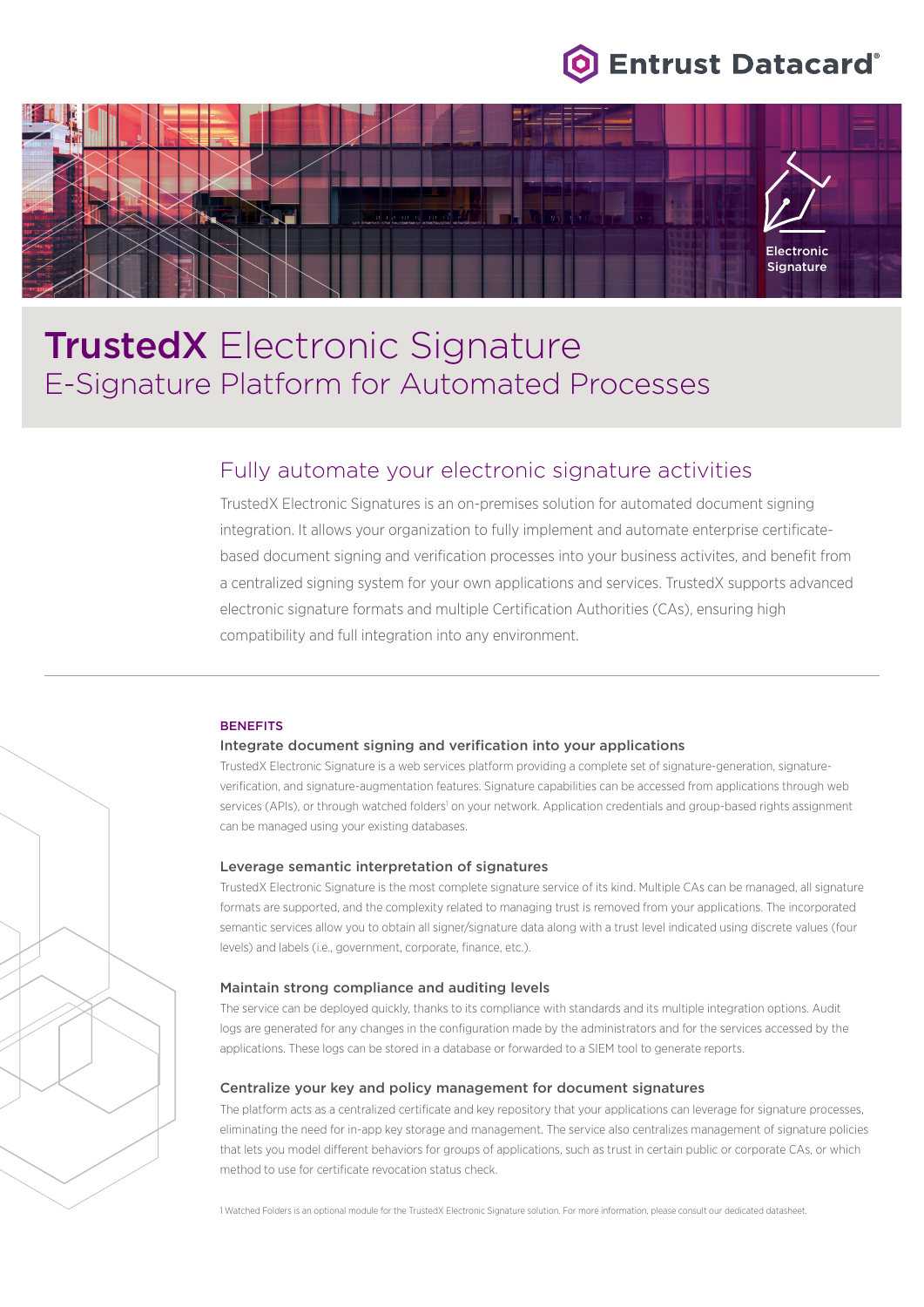## TECHNICAL FEATURES

TrustedX incorporates functions that provide a set of security and trust mechanisms as services that can be used with different integration strategies:

- SOAP/WS: Using the OASIS DSS standard as an access protocol for web services
- REST/WS, SOAP/WS: Using the TrustedX integration gateway, which supports configuring traffic and data processing with an XML pipeline language
- Java SDK: For easy integration of electronic signature services in native Java applications

Features are grouped into the following categories:

| <b>Authentication and</b><br><b>Authorization</b> | Supports native authentication methods<br>based on passwords and digital certificates.<br>The validation can be delegated to LDAP/AD.                               | <b>Long-Term Validation</b><br>(LTV)               | Extends a signature's validity up to the lifetime of the<br>TSA certificate.<br>• Cryptographic reliability is preserved<br>• The certification chain is incorporated as well as<br>certificate status information at the time of signing<br>• A timestamp is added<br>The signatures can be extended further by adding<br>additional timestamps. |
|---------------------------------------------------|---------------------------------------------------------------------------------------------------------------------------------------------------------------------|----------------------------------------------------|---------------------------------------------------------------------------------------------------------------------------------------------------------------------------------------------------------------------------------------------------------------------------------------------------------------------------------------------------|
| <b>Object and Entity</b><br><b>Management</b>     | Manages platform entities and objects. External<br>repositories, such as user LDAP/AD, databases,<br>files, and HSMs can be added for protecting<br>private keys.   | <b>Auditing and</b><br><b>Accounting</b>           | Logs are securely stored in a uniform and centralized<br>way. It's also possible to forward log data to an<br>external SIEM tool for processing and generating<br>a report.                                                                                                                                                                       |
| <b>Certificate</b><br><b>Validation</b>           | Provides PKI functions for validating certification<br>chains and querying certificate status. Supports<br>OCSP/CRL and customized mechanisms<br>(e.g., databases). | <b>Optional Service:</b><br><b>Watched Folders</b> | Monitors selected folders in your network (called<br>"watched folders") and executes a series of signature-<br>related actions (e.g. signing, verification, stamping,<br>augmentation) on any file added to the folders.                                                                                                                          |
| <b>Signature Creation</b><br>and Validation       | Creates and validates signatures compliant<br>with the PAdES, XAdES, and CAdES standards;<br>including document, email, and web services<br>signatures.             | <b>Optional Service:</b><br><b>Data Encryption</b> | Provides document encryption and decryption<br>functionalities. Supported formats are PKCS#7, CMS,<br>XML-Enc, and S/MIME. Please contact us to learn<br>more about this option.                                                                                                                                                                  |

## **ARCHITECTURE**

The following diagram illustrates a typical integration of the TrustedX Electronic Signature platform into your organization.